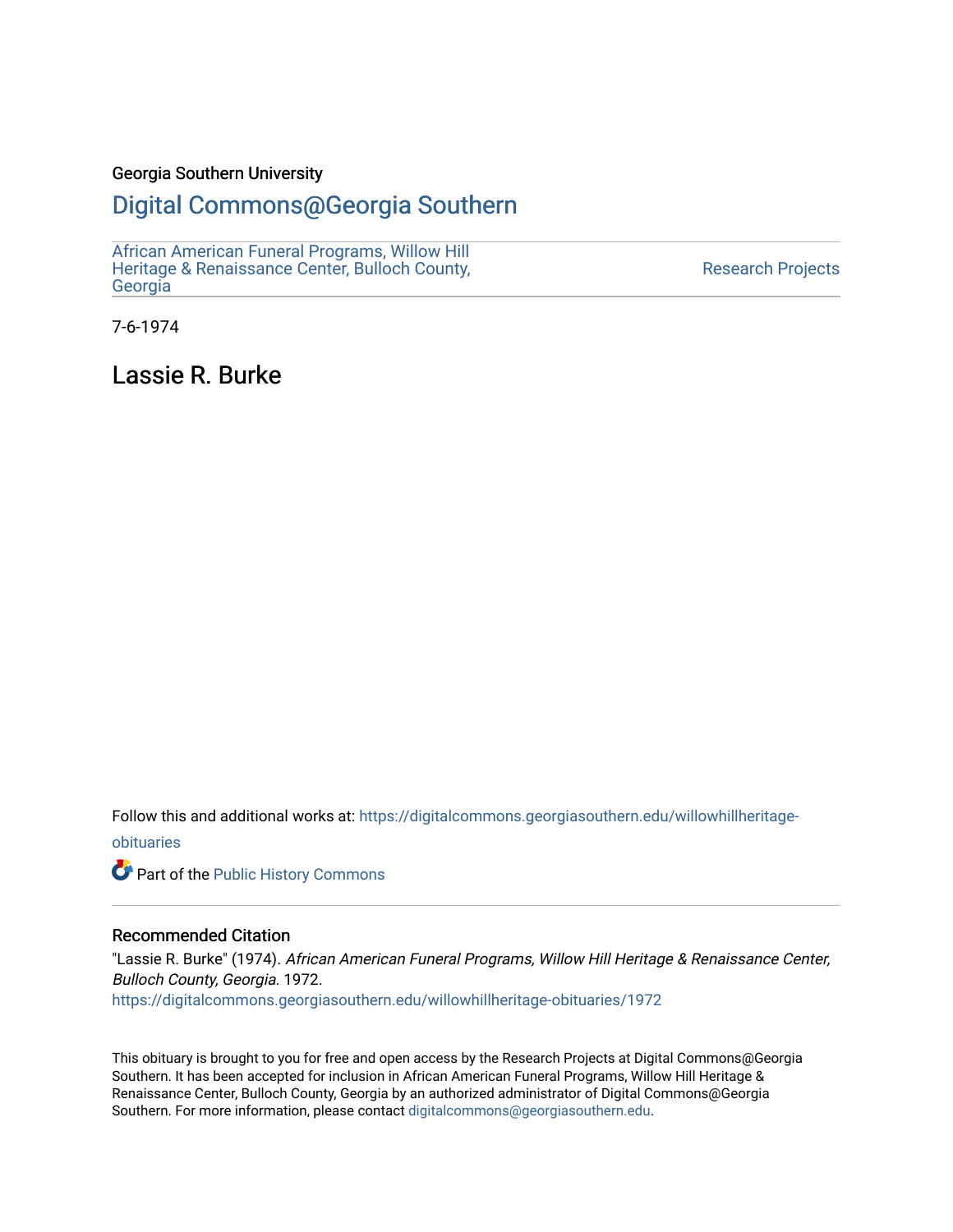*7uneraf Services*

т.





## MRS. LASSIE R. BURKE

**SATURDAY, JULY 6, 1974 - 2:00 P.M.** 

Rehoviah Baptist Church **R.F.D., Statesboro, Georgia Rev. Lucious Merion, Officiating Burial- St. Matthew Baptist Church Cemetery Metter, Georgia** 

#### $\mathcal{L}$

Payton's Mortuary in Charge of Arrangements

*I* 

FRANK'S PRINTING SERVICE - STATESBORO, GA.